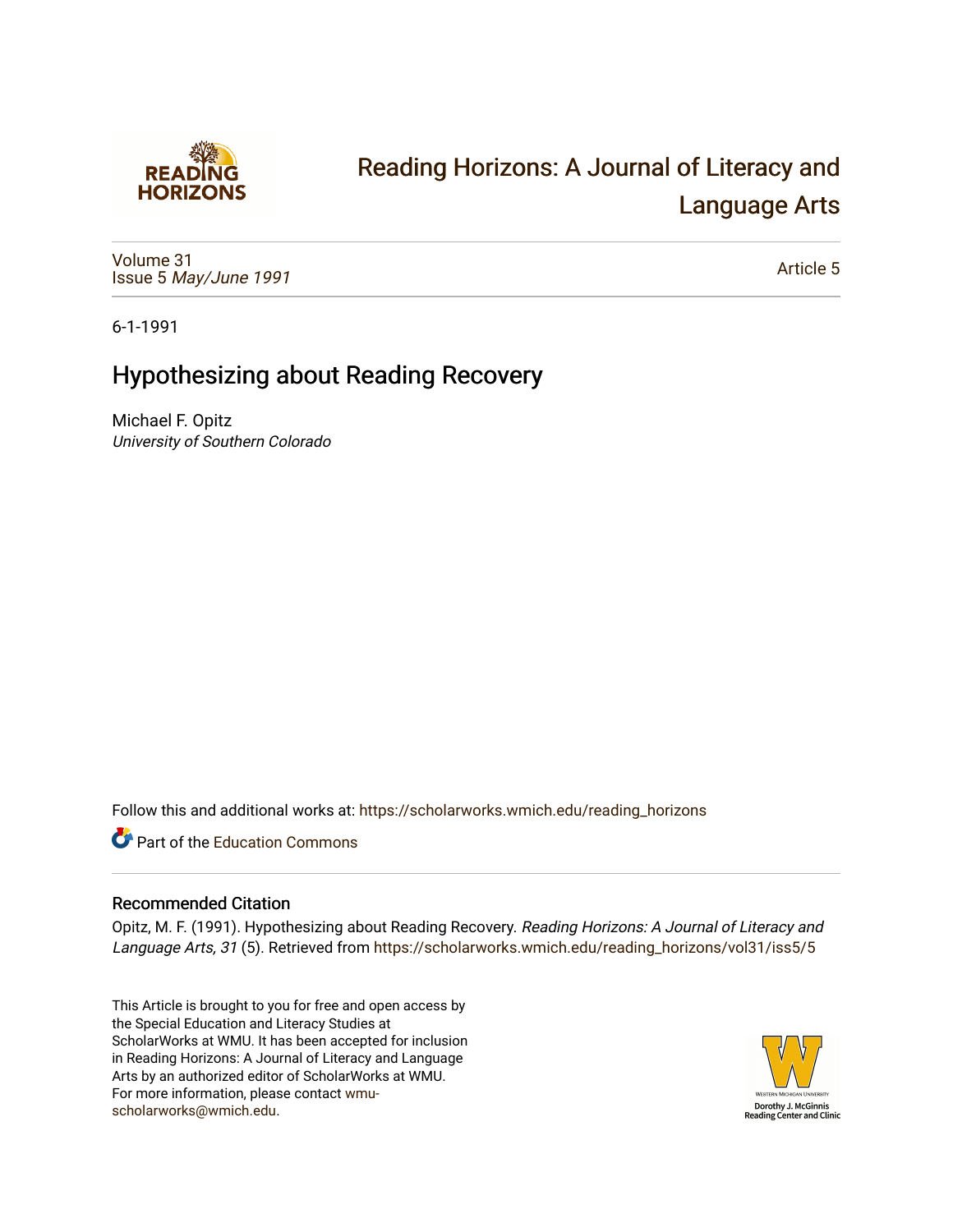

# *Hypothesizing about Reading Recovery*

## *Michael F. Opitz*

**Professor Opitz's article is one of two in this special issue not written by a Reading Recovery trained teacher. The author has examined the literature on Reading Recovery and attempted to puzzle out the reason(s) for its success. Trained Reading Recovery teachers will find both points of agreement and disagreement, and many points on which to establish a discussion. Opitz writes, "...we do not, I believe, know why the program works." Yet as Clay suggests in this issue, answers are learned in the year-long and continuing contact training sessions. Our understanding of why the program works does not come from information or research alone, but from reflec tive practice. Reading Recovery teachers continue to re flect on their learning and practice, and implicit in the whole Reading Recovery process is ongoing research and evaluation. We have chosen the article because it reflects questions raised by those who have searched the literature on Reading Recovery and are contemplat ing involvement in the program. Professor Opitz's hy pothesizing is based on wide reading in the literature about Reading Recovery, and should generate many powerful questions for the dialogue between trained Reading Recovery personnel and educators considering program implementation.**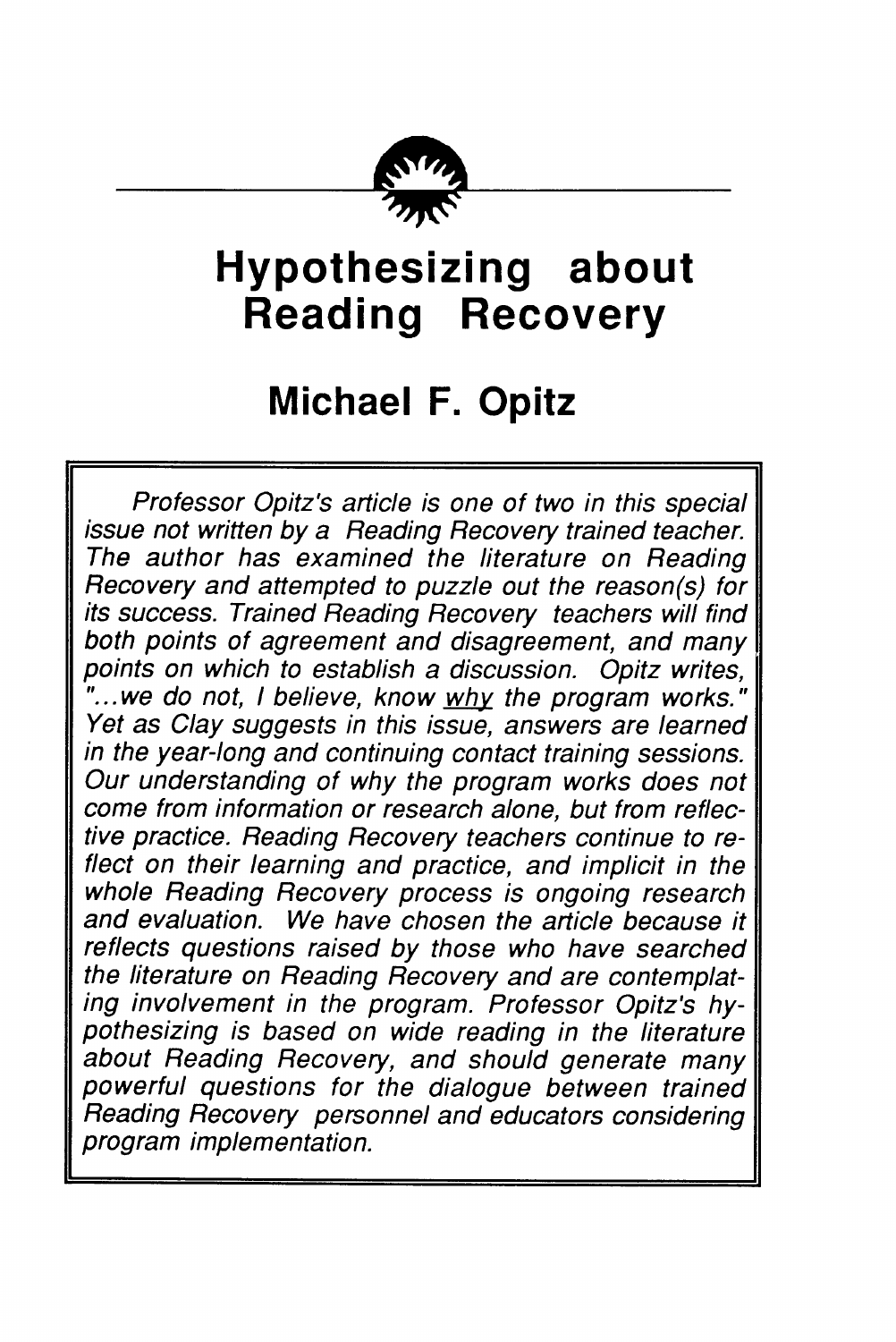Reading Recovery is an early intervention program de signed for young children at risk of failure in learning to read. Participants are first graders in the bottom ten to twenty percent of their classes. The program, developed by Marie Clay of New Zealand, is based on two assumptions. The first is that detailed observation of a given child as s/he reads and writes should be the basis of identifying what the child knows and needs to learn. The second assumption is that the reading behaviors of good readers can be taught to children who are not developing these behaviors on their own (Clay, 1985).

The program has three main components. The first is the Diagnostic Survey. Each child is administered each part of the survey and the examiner then uses the results when working with the child on an individual basis. The second component of the program is the tutoring session. Each child is tutored for thirty minutes daily in an isolated setting apart from the child's classroom. Although each tutoring session is unique to the individual and continually changes based on how the child performs, each session includes five components: 1) reading known stories, 2) reading a story that was read one time the previous day, 3) writing a story, 4) working with a cut up sentence, and 5) reading a new book (Pinnell, Fried and Estice, 1990). As the child attempts these literacy oriented tasks, the teacher observes very closely to see what the child is doing. Many of these observations are systematically recorded and form the basis of the succeeding lesson. The third component of the program is teacher training. Teachers who provide the tutoring are trained for one year to learn Reading Recovery procedures (Pinnell, Fried and Estice, 1990).

Proponents of Reading Recovery report that young read ers having difficulty with learning to read overcome their diffi culties after twelve to twenty weeks of instruction in the program (Clay, 1985; Smith, 1986; Pinnell, 1989). They further claim that Reading Recovery children, once released from the pro gram, function within the average range in their classrooms and do not need remedial help again (Boehnlein, 1987; Lyons and Peterson, 1988). Assuming these claims are valid, the question of **why** this program appears to be successful remain. An anal ysis of the program and a review of the related literature led me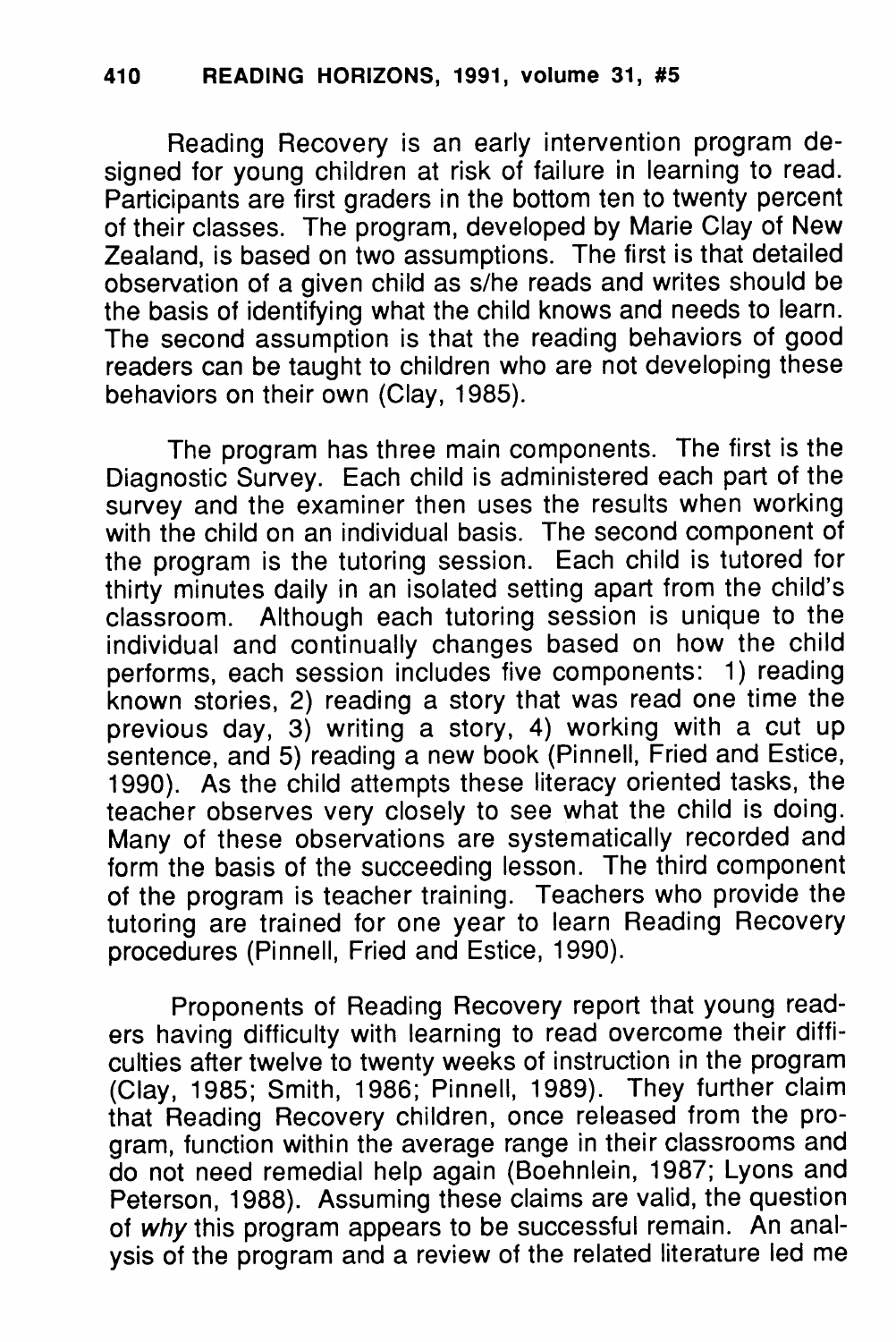to generate several hypotheses that might be used to answer this question. The purpose of this article is to state and briefly discuss nine of these hypotheses.

### *The nine hypotheses*

*Hypothesis 1: Reading Recovery is successful because it is based on a theory of reading that em phasizes meaning.* Clay believes that reading is a meaning seeking, problem solving process; it is a complex behavior (Clay, 1979). She notes that readers should only spend as long on the details as necessary because understanding is the goal. In her words, "...the larger the chunks of printed language the child can work with, the quicker he learns" (Clay, 1985, p. 13). Thus, books used in the program are first viewed as a whole; individual pages are then read; and attention is paid to the smaller parts, i.e., words and letters.

Researchers have long proposed a holistic view of read ing. Farnham (1895) developed a sentence method for teach ing reading. He theorized that considering the sentence as a whole helped learners to acquire an understanding of the parts. His theory led others to propose a story method in which stories were first viewed as a whole as a way of teaching reading (Smith, 1965). Huey (1908) believed that the reader read in chunks and presented the findings of several studies to support his view. Huey concluded, "Word-pronouncing will therefore always be secondary to getting whole sentence meanings, and this from the very first" (Huey, 1908, p. 380). Gray (1948) and McKee (1966) were other researchers who viewed reading as meaning seeking. Current reading theorists who lend additional support to Clay's perspective of reading include Smith (1982), Goodman (1986), Durkin (1989), and Weaver (1988).

*Hypothesis 2: Reading Recovery is successful because each child's reading and writing behaviors are thoroughly diagnosed.* Clay's Diagnostic Survey is administered to individual children to determine what each child already knows and what needs to be learned. Clay (1985) provides an explanation of the purpose for each compo nent as well as administration directions.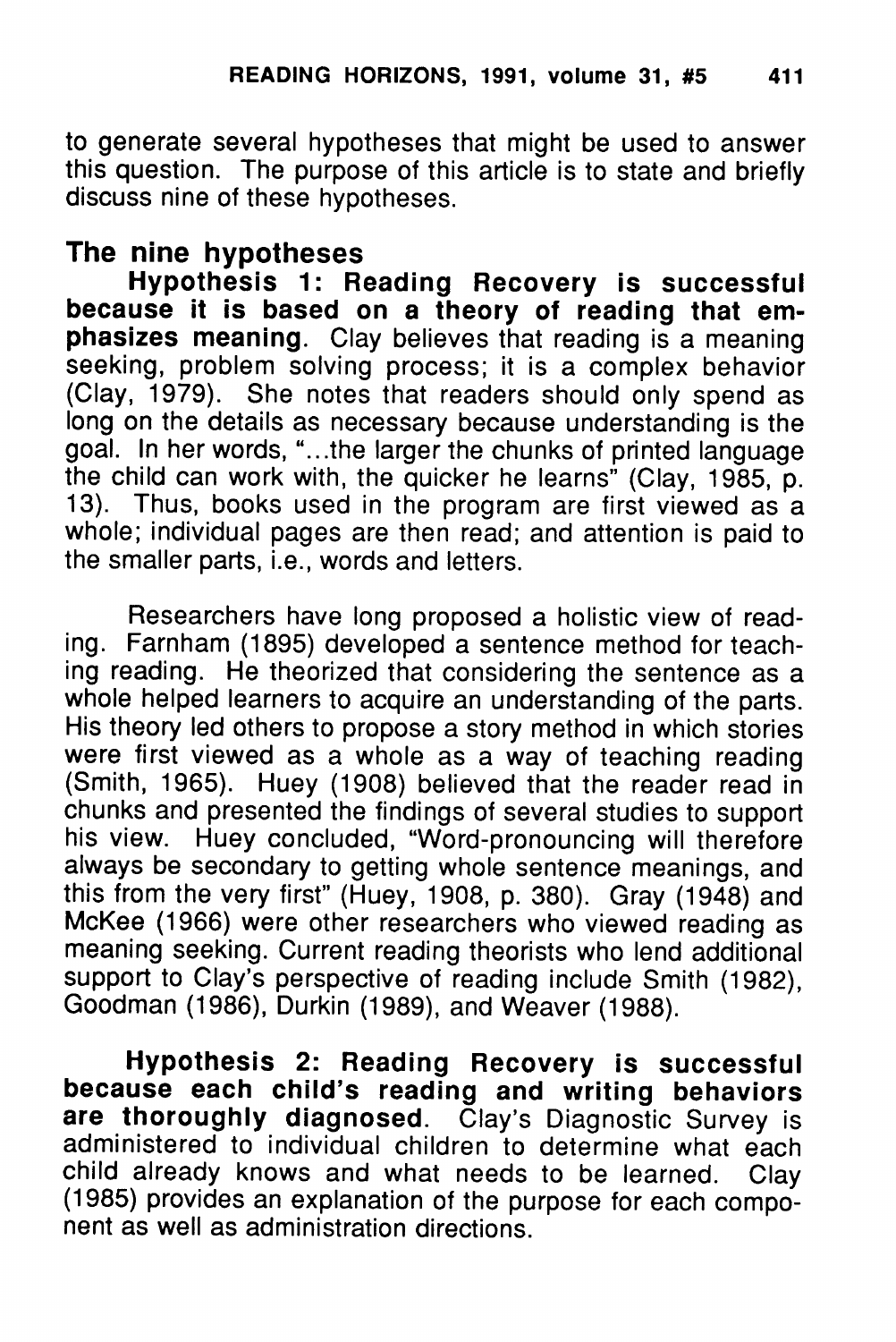

*Figure 1 illustrates the components of this survey. It also emphasizes that, regardless of the technique, systematic observation by the teacher/examiner is essential. Although the Diagnostic Survey may appear overwhelming at the onset, Clay believes that each measure is necessary because each provides yet another view of the child's reading and writing behaviors. As much information as possible needs to be used when assessing reading and writing behaviors (Clay, 1985).*

*The use of several different measures to assess reading has been proposed for at least four decades (Robinson, 1946; Bond and Tinker, 1957; Strang, 1969; Harris and Sipay, 1975; Farr and Carey, 1986; Glazer and Searfoss, 1988). Farr and*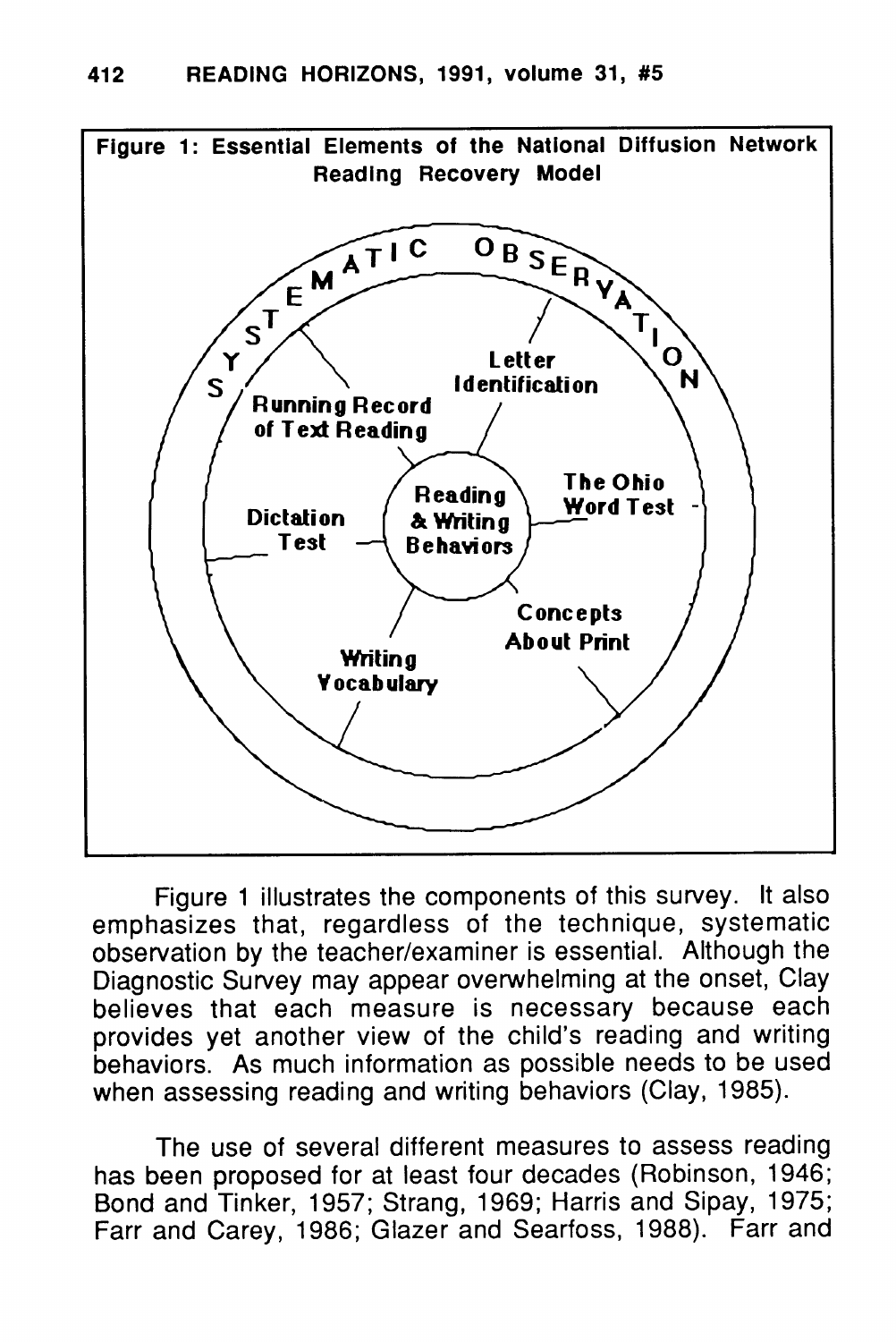Carey (1986) emphasize that a variety of measures, both formal and informal, must be used when assessing reading behaviors because each measure assesses a different set of reading be haviors. Glazer and Searfoss (1988) echo and extend Farr and Carey's view by noting that the effective reading teacher needs to use a variety of measures **in several settings.**

*Hypothesis 3: Reading Recovery is successful because diagnosis is on-going and is part of the in structional process.* Each activity completed during a Reading Recovery tutoring session is a "diagnosis" in that the teacher watches how the child responds, taking note of specific strategies the child does and does not use. The results of these observations are systematically recorded and used when planning successive lessons. For example, if the child is rely ing more on graphophonic cues to the expense of semantic cues, the teacher may plan to ask questions that will help the child to develop a sense for using semantic cues (e.g., "What word makes sense here?").

The importance of observing children as they perform reading and writing behaviors is advocated by other reading educators. Goodman (1978) states that teachers need to be "kid watchers," constantly watching what children do, and that they need to respond to their actions in a manner that will help children become independent learners. Hammill (1987) notes that continual observation is of value because it can confirm or disconfirm statements or hypotheses made about a given student. McCormick (1987) adds that on-going evaluation is one characteristic of remedial reading programs.

*Hypothesis 4: Reading Recovery is successful because it provides children with more time to learn necessary reading strategies.* Once the Diagnostic Survey has been administered, a program is designed for each child. The child receives one-to-one instruction with a Reading Recovery teacher for thirty minutes every day. These children receive more instruction in reading than their classmates, giving them the opportunity to accelerate **faster** so that they can catch up to children making average progress in their classrooms.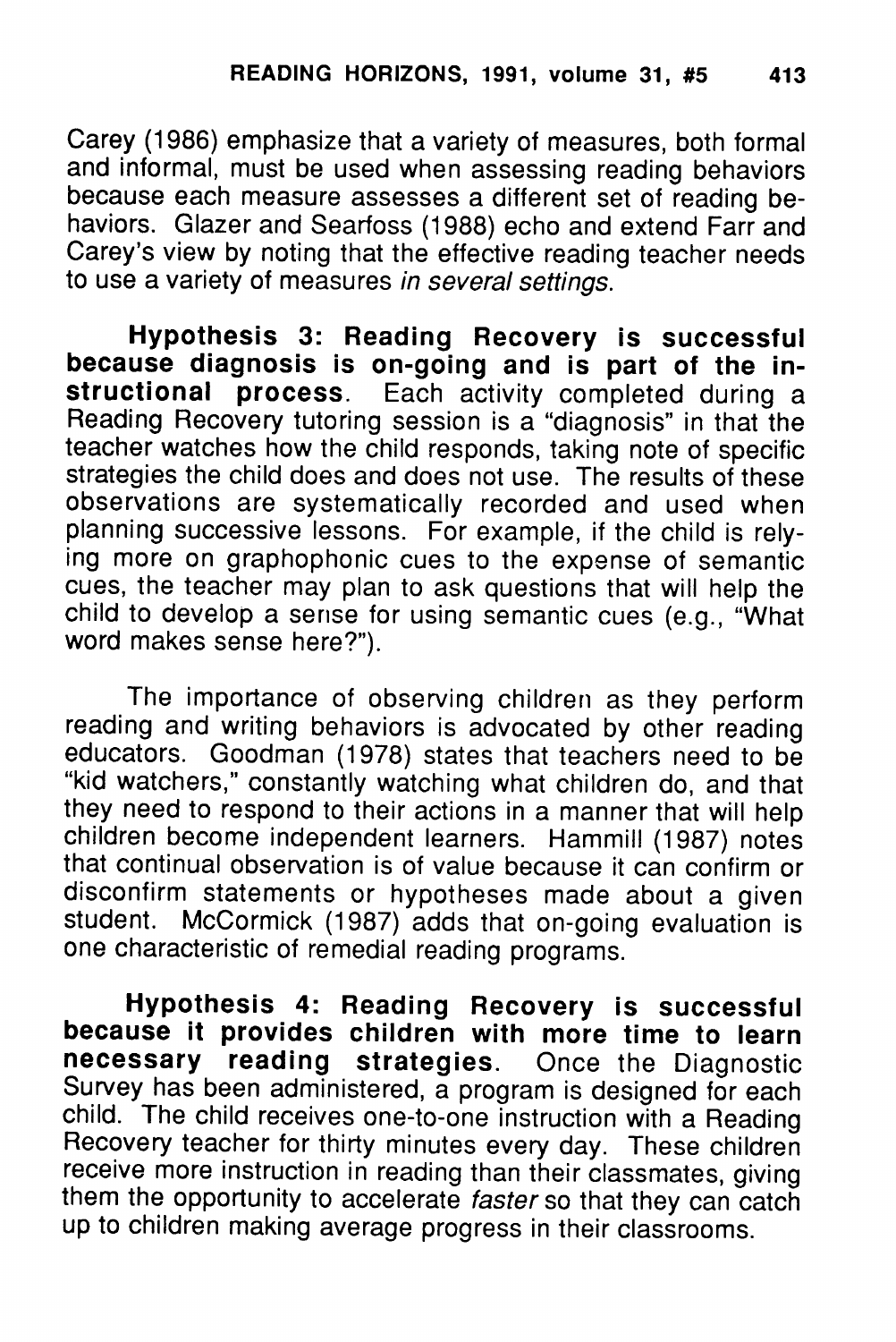The findings of other researchers lend support to this aspect of Reading Recovery. Kiesling (1978) found that the amount of instructional time was positively related to reading gains and that this relationship was strongest for students reading below or at grade level. Berliner's findings (1981) led him to conclude that student achievement was directly related to the amount of time students were engaged with tasks in which they were successful.

*Hypothesis 5: Reading Recovery is successful because there is an emphasis on having the student read connected or "real" text.* Clay notes that if the child's reading is to improve, time devoted to reading instruction should be spent on reading related activities using written language rather than on activities such as doing puzzles and writ ing numbers. Says Clay, "...it is foolish to prepare for reading by painting with large brushes, doing jig-saw puzzles, arrang ing large building blocks, or writing numbers. Preparation for reading can be done more directly with written language" (Clay, 1985, p. 13). Thus, using text is the emphasis of each tutoring session; the child reads at least two books every session. Many of the books are read more than once.

This use of connected text for teaching reading is empiri cally supported. Harris and Serwer (1966) found that an impor tant variable positively correlated with reading success was the amount of time spent reading connected text, while Stallings and Kaskowitz (1974) found that higher reading gains were positively related to time spent engaged in reading in first and third grade classrooms.

Findings of studies designed to investigate the importance of using visual and auditory discrimination activities related to written language also support Clay's view. Barrett's review of research (1965) led him to conclude that matching pictures and shapes for prereading was virtually useless in predicting read ing success in first and second grade. Harris and Sipay's con clusions supported Barrett's. As a result of their literature review they concluded "...visual discrimination practice using letters and words is more transferable to reading than discrimination of geometric forms. Auditory discrimination of words and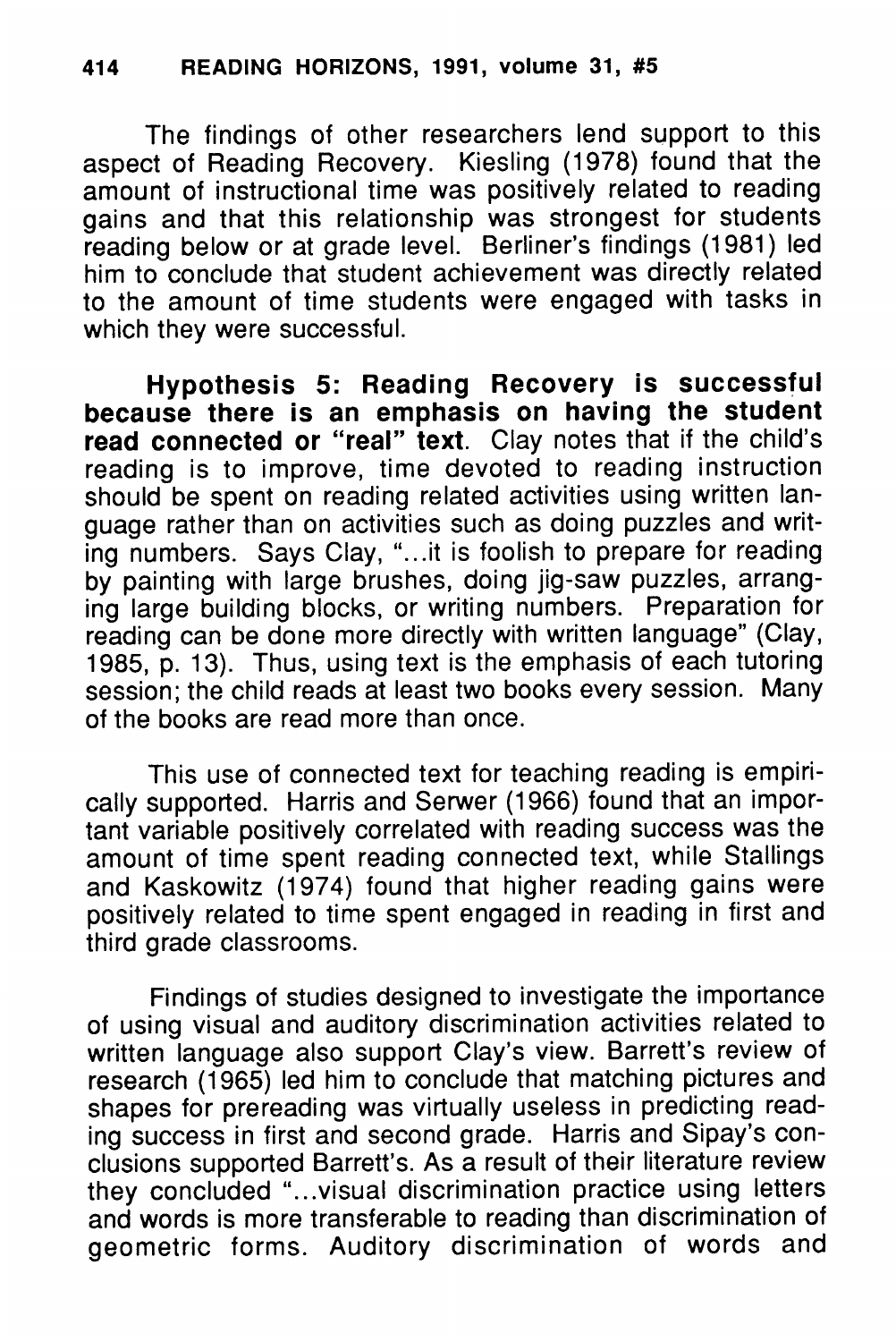phonemes is more transferable to reading than discrimination of nonverbal sounds" (Harris and Sipay, 1975, p. 50).

The results of studies designed to investigate the value of using rereading lend support for having the child read a book more than once. Herman (1985) found that rereading signifi cantly increased comprehension as did O'Shea, Sindelar and O'Shea (1985). Dowhower's results (1987) echoed these findings.

*Hypothesis 6: Reading Recovery is successful because all modalities are emphasized.* An examination of the word study teaching techniques reveals Clay's indirect suggestion that a variety of modalities must be used when working with individual children. That is, children's learning styles vary; consequently, their programs must be designed with this in mind. Thus, when teaching sounds or words, teaching suggestions include having the child trace, point, write in the air, and/or use materials such as sandpaper to incorporate use of the tactile sense (Clay, 1985).

The use of several modalities has been advocated at least since 1921 when Fernald and Keller outlined their method for teaching nonreaders. Essentially, they emphasized using a multisensory approach (i.e., visual, auditory, kinesthetic, tactile) with much attention given to tracing and writing words. Fernald (1943) continued to refine and advocate this approach. Harris and Sipay (1975) presented the findings of several studies that supported using this approach. LaShell (1986) designed a study to match instruction with students' learning styles. The majority of the students were identified as having a tactile/kinesthetic/global learning style. Therefore, a multisensory approach was used to teach reading. She reported significant gains within a ten month period.

*Hypothesis 7: Reading Recovery is successful because reading and writing are emphasized.* Clay be help the child learn about print. In her words, "....learning to write letters, words, and sentences actually helps the child to make the visual discrimination of detail in print that he will use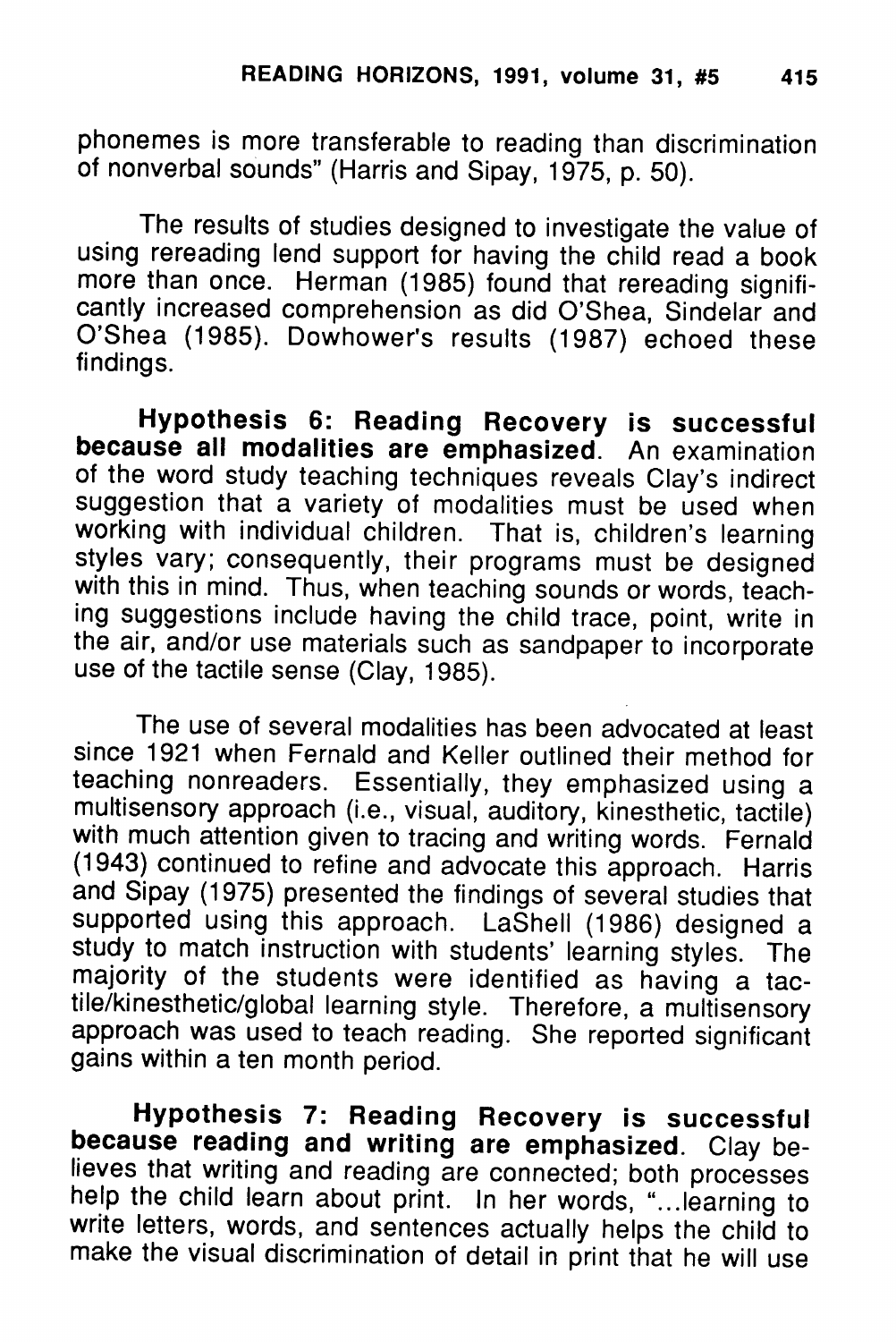in his reading" (Clay, 1985, p. 54). Therefore, the child writes at least one sentence each session and practices writing specific words.

A large body of recent research lends support to this part of Reading Recovery. Blackburn (1984) offers a construct that illustrates possible connections between the two processes as does Durkin (1989). Sternglass (1987) provides an overview of three conceptual models of reading/writing relationships. Stotsky (1983) provides a synthesis of several studies designed tc show reading/writing relationships.

*Hypothesis 8: Reading Recovery is successful because the child is taught to be aware of the strate gies used in reading.* The overall goal of Reading Recovery is to have children become dependent on themselves. To ac complish this goal, each child is taught to use specific strategies and the ability to know when to use a given strategy. To learn to rely on themselves, the teacher poses questions to the children such as, "Why did you say \_\_\_\_\_\_\_?" "How do you know?" In other words, the teachers helped the child develop the **why** and the **how** of reading.

Findings of studies designed to explore metacognition, knowing about a cognitive process and exercising control over specific cognitive actions, offer support for this component of Reading Recovery. Reciprocal teaching (Palincsar and Brown, 1984) was used successfully to teach students four strategies deemed essential for comprehension. Paris (1983) designed and implemented a curriculum entitled Informed Strategies for Learning (ISL). Findings of his studies indicated that children in the ISL program made significant gains on comprehension tasks and on reading awareness when compared to control groups. After a review of these and other metacognition pro grams, Opitz (1989) noted that the value of metacognition pro grams was seen as enabling readers to understand and have control over their own learning.

*Hypothesis 9: Reading Recovery is successful* **because** the **teacher** employs several *identified as being characteristic of effective teachers.*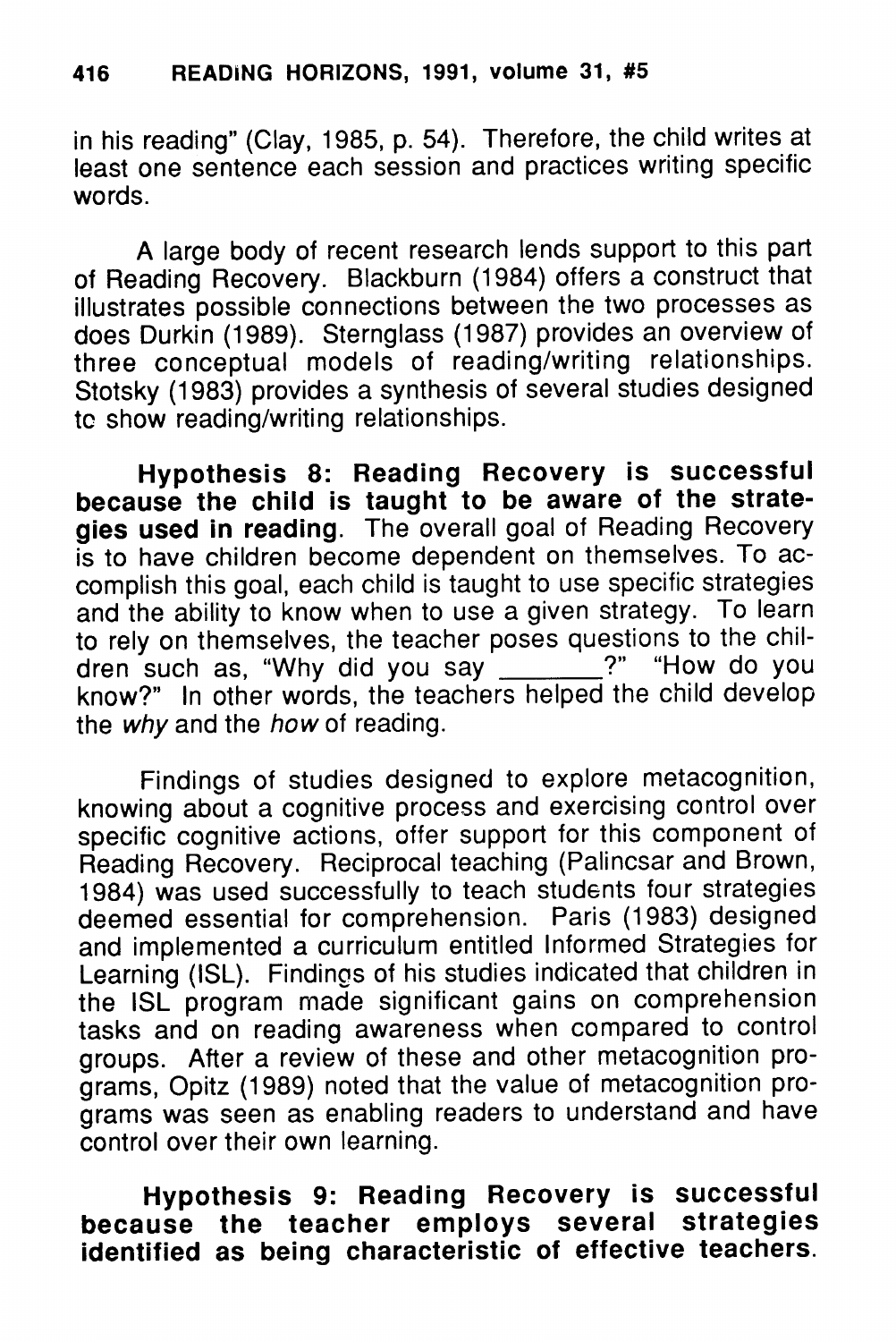Reading Recovery teachers are encouraged to model appro priate behaviors to students and to provide feedback (Clay, 1985). For example, teachers model how they want the chil dren to point under the words as they read. The teachers also provide immediate feedback to the students so they know how well a task has been completed.

Modeling and feedback are but two teaching strategies supported by current research as being effective. Duffy, Roehler and Herrmann (1988) describe a specific modeling process that can be used to help children labeled as "poor readers." McCormick (1987) notes that feedback to students is positively related to student learning.

#### *Conclusion*

I have presented nine hypotheses that might be used to explain the apparent success of Reading Recovery. To review, Reading Recovery appears to be successful because: 1) it is based on a theory of reading that emphasizes meaning; 2) reading and writing behaviors are thoroughly diagnosed; 3) diagnosis is on-going and is part of instruction; 4) it provides chil dren with more time to learn necessary reading strategies; 5) there is an emphasis on having the student read connected text; 6) all modalities are emphasized; 7) reading and writing are emphasized; 8) the child is taught to be aware of the strategies used in reading; and 9) the teacher uses strategies identified as being characteristic of effective teachers.

Perhaps these hypotheses are inclusive and provide the explanation for the apparent success of Reading Recovery. Further research would lead us to more than hypothesizing as I have done here. Research designed to discover **why** this pro gram appears to work is necessary for at least two reasons. First, it would advance our knowledge of Reading Recovery and the children for whom it is designed. That is, it would help us to identify and retain the essential elements. Perhaps each variable is as important as the others and all must exist in concert in order for the program to be a success. On the other hand, it may be that a large percentage of the results stem from activi ties that consume ten percent of the time. This research might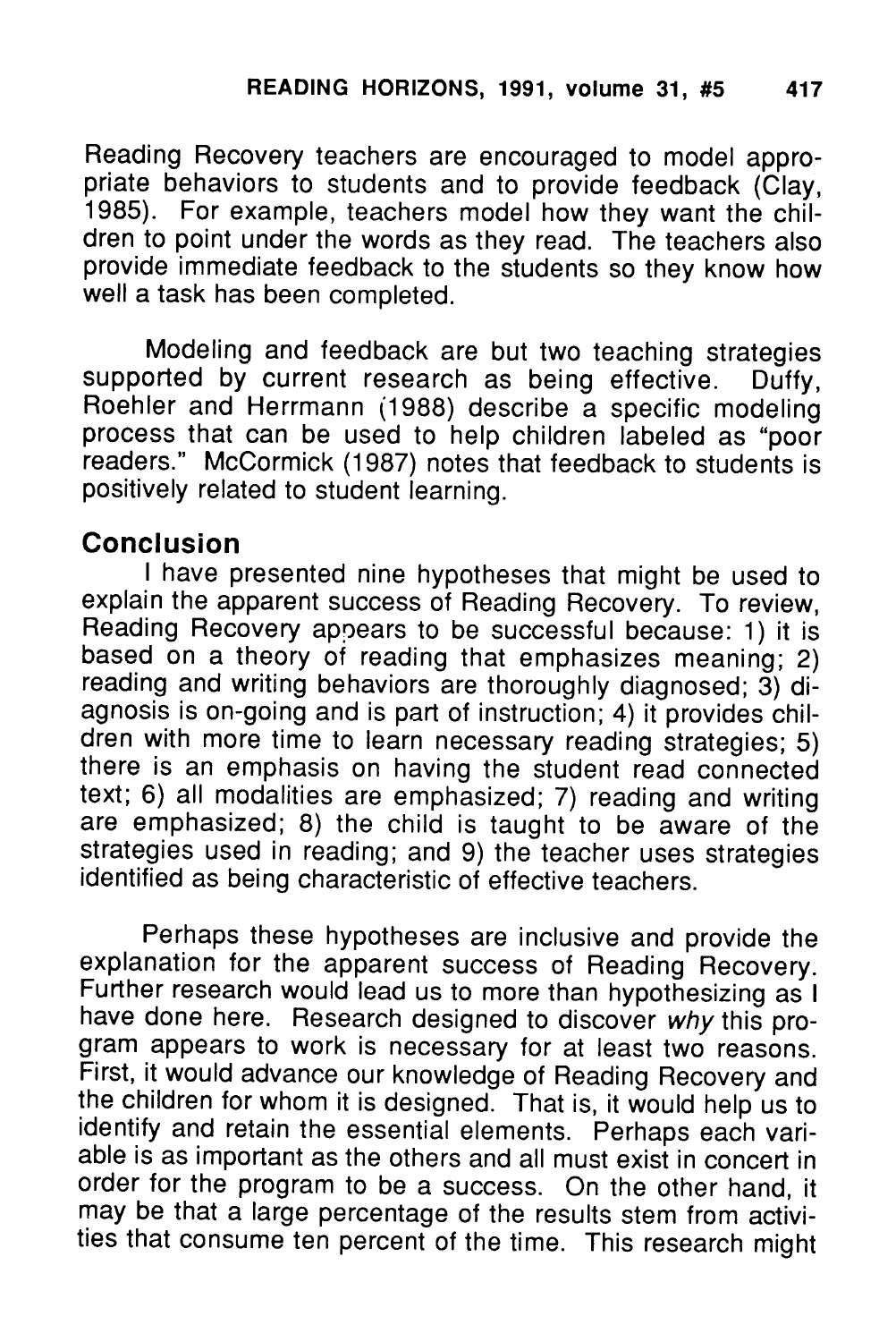#### *418 READING HORIZONS, 1991, volume 31, #5*

*also reveal missing components that, once added, would help children even more.*

*A second reason that further research is needed is that awareness of why this program works would empower teach ers; it would allow them to control the program rather than being controlled by it. While Reading Recovery teachers are permit ted to make decisions about which books to use with individual children and, to some degree, specific teaching techniques, they are controlled by the framework of the program; every les son includes the five components I listed earlier. Perhaps fur ther research designed to determine the effectiveness of the framework would reveal that the framework could and should be adjusted to individual needs to accelerate reading growth. Regardless of the apparent success of Reading Recovery, much research remains. We appear to know that most children enrolled in Reading Recovery make substantial gains but we do not, I believe, know why. Clearly, our search must continue until we know not only what appears to work, but why.*

#### *References*

- Barrett, T. (1965). The relationship between measures of prereading, visual discrimination and first grade reading achievement: A review of the litera ture. **Reading Research Quarterly, 1,** 51-76.
- Berliner, D. (1981). Academic learning time and reading achievement. In J.T. Guthrie (Ed.), **Comprehension and teaching: Research reviews.** Newark DE: International Reading Association.
- Blackburn, E. (1984). Common ground: Developing relationships between reading and writing. **Language Arts, 61,** 367-375.
- Boehnlein, M. (1987). Reading intervention for high-risk first graders. **Educational Leadership, 44,** 32-37.
- Bond, G., &Tinker, M. (1957). **Reading difficulties: Their diagnosis and cor rection.** New York: Appleton Century-Crofts.
- Clay, M. (1979). **Reading: The patterning of complexbehavior, 2.** Portsmouth NH: Heinemann.
- Clay, M. (1985) **The early detection of reading difficulties, 3.** Portsmouth NH: Heinemann.
- Dowhower, S. (1987). Effects of repeated reading on second grade transi tional readers' fluency and comprehension. **Reading Research Quarterly, 22,** 389-406.
- Duffy, G., Roehler, L, & Herrmann, B. (1988). Modeling mental processes helps poor readers become strategic readers. The Reading Teacher, 41, 762-767.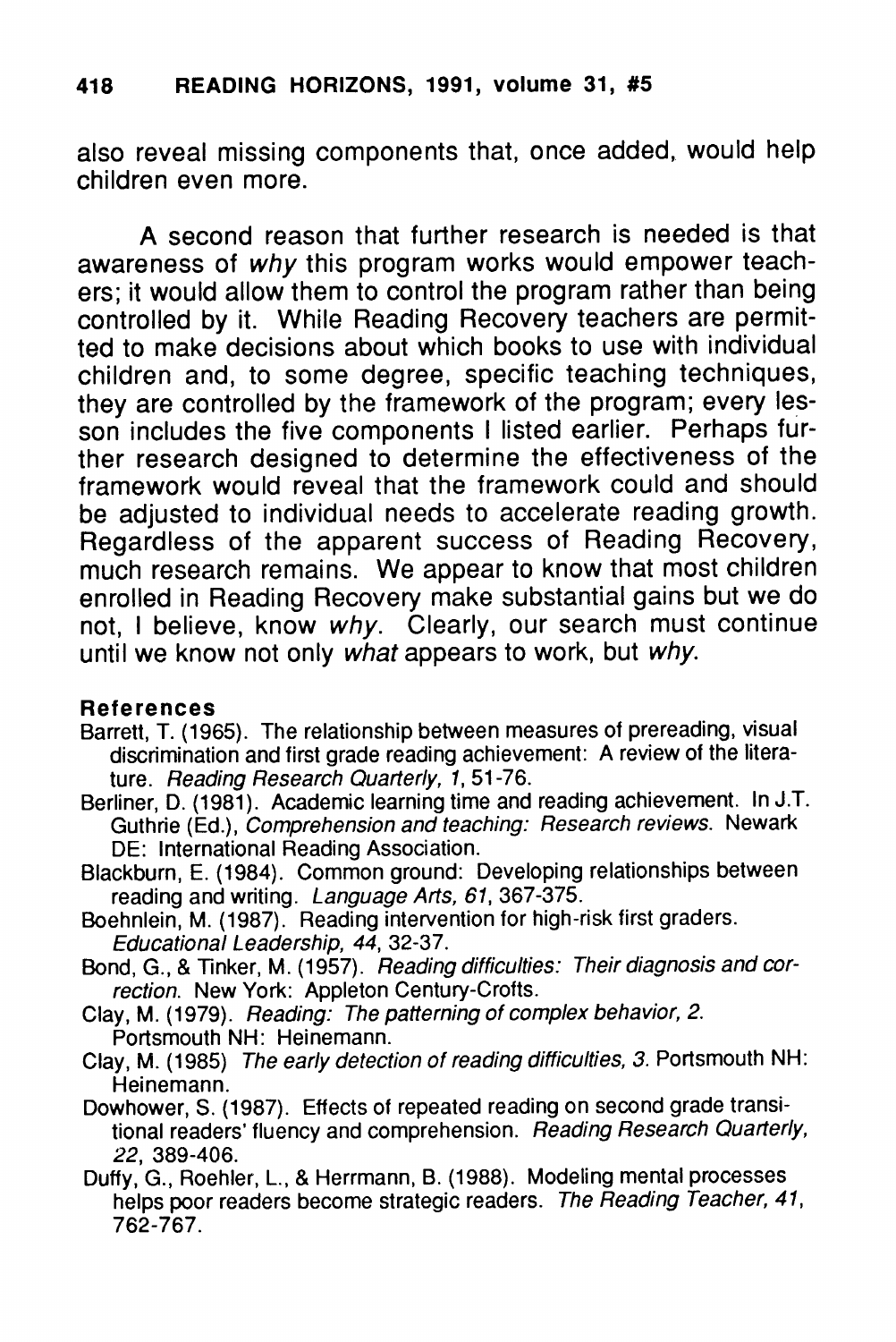- Durkin, D. (1989). **Teaching themto read, 5.** Needham Heights MA: Allyn & Bacon.
- Farnham, G. (1895). **The sentence methodof reading.** Syracuse NY: Bardeen.
- Farr, R., &Carey, R. (1986). **Reading: What can be measured?, 2.** Newark DE: International Reading Association.
- Fernald, G. (1943). Remedial techniques in basic school subjects. New York: McGraw-Hill.
- Fernald, G., & Keller, H. (1921). The effect of kinesthetic factors in development of word recognition in the case of non-readers. **Journal of Educational Research, 4,** 357-377.
- Glazer, S., &Searfoss, L. (1988). **Reading diagnosisand instruction: A CALM approach.** Englewood Cliffs NJ: Prentice-Hall.
- Goodman, K. (1986). **What's whole in whole language?** Portsmouth NH: Heinemann.
- Goodman, Y. (1978). Kid watching: An alternative to testing. **National Elementary School Principal, 57,** 41-45.
- Gray, W. (1948). **On their owninreading.** Chicago: Scott, Foresman.
- Hammill, D. (1987). Assessing students in the schools. In J. Weiderholt and B. Bryant (Eds.), **Assessing the reading abilities and instructional needs of students,** 1-33. Austin TX: Pro-Ed.
- Harris, A., & Serwer, B. (1966). The CRAFT project: Instructional time in reading research. **Reading Research Quarterly, 2,** 27-56.
- Harris, A., & Sipay, E. (1975). How to increase reading ability, 6. New York: McKay.
- Herman, P. (1985). The effects of repeated readings on reading rate, speech pauses, and word recognition accuracy. **Reading Research Quarterly, 20,** 553-564.
- Huey, E. (1908). The psychology and pedagogy of reading. New York: Macmillan.
- Kiesling, H. (1978). Productivity of instructional time by mode of instruction for students at varying levels of reading skill. Reading Research Quarterly, **13,** 554-582.
- LaShell, L. (1986). Matching reading styles triples achievement of learning disabled students. **The Clearinghouse bulletin on learning/teaching styles and brain behavior, 1,4.**
- Lyons, C., & Peterson, B. (1988). Letter explaining Reading Recovery, April 11, 1988. The Ohio State University.
- McCormick, S. (1987). **Remedial andclinical reading instruction.** Columbus OH: Merrill.
- McKee, P. 1966). Reading: A program of instruction for the elementary **school.** New York: Houghton Mifflin.
- Opitz, M. (1989). An investigation of the *importance* of using student inter**viewsin thedevelopment of Chapter Idiagnostic reading profiles.** Doctoral dissertation, University of Oregon, Eugene OR.
- O'Shea, L., Sindelar, P., & O'Shea, D. (1985). The effects of repeated readings and attentional cues on reading fluency and comprehension. **Journal of Reading Behavior, 17,** 129-142.